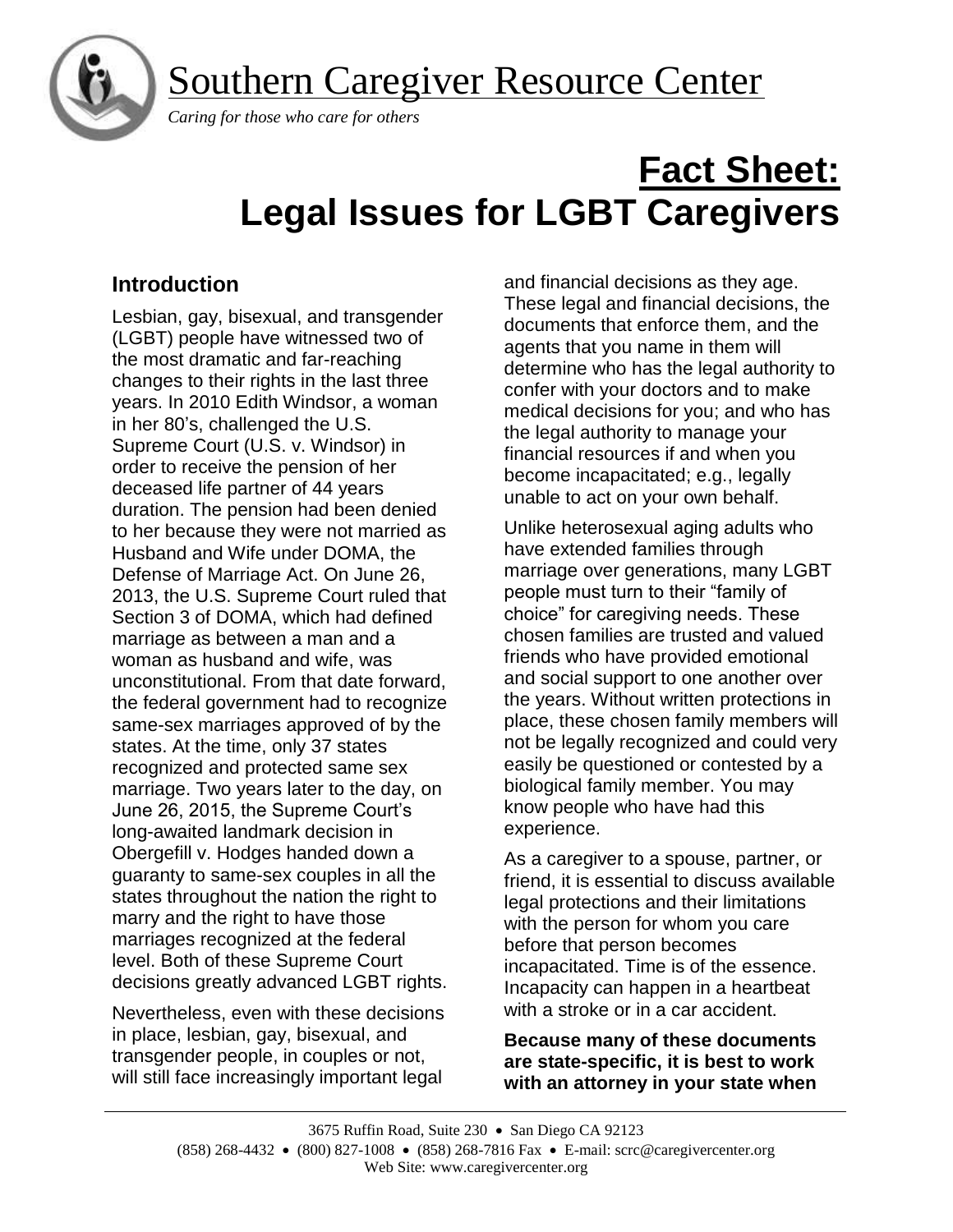**putting together advance directives and other legal documents. For help finding an LGBT-friendly attorney in your area, see the Resources section of this fact sheet.**

# **Creating an Estate Plan**

For his or her own protection and for yours, estate planning is an absolute necessity for the person for whom you provide care. Every LGBT person should have these documents in place, but this is especially true for partnered LGBT people where illness has been identified or if a person is advancing in age and infirmities. Estate planning documents to have in place include:

## **A Will**

A Will (often called a Last Will and Testament) is a legal document that allows you to designate who will receive your property when you die and how and when they will receive it. If there is not a properly executed\* Will when a person dies, the laws of intestacy in the state in which he or she lives determine who gets everything unless there is a named beneficiary on the asset (i.e., on life insurance or an IRA) or if he or she held the property in joint tenancy with another (i.e., a home or bank account) or in trust (i.e., named on bonds or bank accounts).

A same-sex partner or a friend not named as a beneficiary in a Will or as a joint tenant on a property deed or in trust could find all the property belonging to the deceased going to the deceased's children, parents, siblings, or other biological family members against the deceased's intention. These undesirable results are easily avoided with a properly written Will. **With the advent of the internet and the availability of Will forms, it is very** 

## **important that a Will be printed out and properly executed according the laws of the state.**

*Note: A Will is only effective when you die. It is only about what happens to your property when you die.*

*\* Properly executed generally means that when you sign legal documents, it is in the presence of witnesses and in accordance with the laws of your state.*

If an LGBT person has a minor child who has not been adopted by the samesex partner, it is imperative that he or she execute a Will. **Wills are the only form of testamentary document in which a Guardian of Minor Children may be nominated.** In a Will, the testator may leave instructions about the child's education and place of residence and nominate the person or persons who will have authority in the event of a child's illness. The nominated guardian will still have to be appointed by court order.

## **A Revocable Trust**

Another type of legal document that LGBT people receiving and giving care may want to consider is a Trust, which is also called a Living Trust or a Revocable Trust. Like a Will, a Trust provides for an orderly distribution to beneficiaries of a person's assets upon death. But, unlike a Will, a Trust also has incapacity language in it, which may become effective before death. Also, unlike a Will, which simply lists your assets to be distributed, assets must be legally transferred into the Trust; it then holds these assets "in trust." Should a trustor (the person making the Trust) become unable (incapacitated) for whatever reason or however long to properly manage his or her estate, a named successor trustee may step in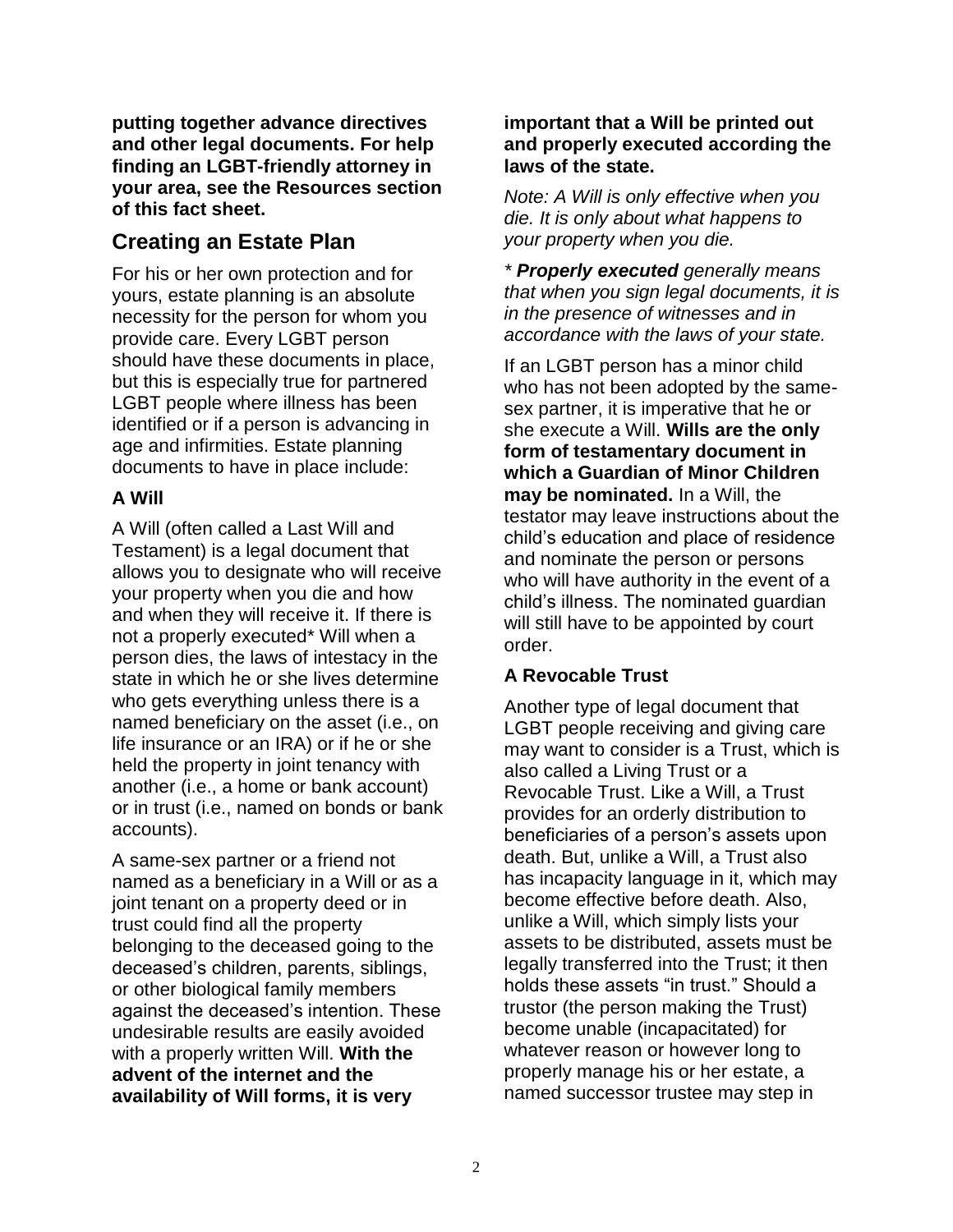and exercise those powers enumerated in the Trust during the trustor's life. Trusts are also important because they avoid a Probate at death. Probate is a court-controlled distribution of the deceased's property. In California, Probate is a long and costly process.

*Note: It is a good idea to ask an attorney to compare Trusts and Wills to help you decide the most effective document for carrying out your wishes.*

## **A Durable Power of Attorney**

A Durable Power of Attorney, also known as a Durable Power of Attorney for Property and Finances (DPAP) will ensure that if a person becomes legally incapacitated, the designated agent (also called an "attorney-in-fact") will have legal authority to manage all financial affairs and property including real property. For LGBT care receivers and caregivers, the Durable Power of Attorney for Property and Finances is a very powerful document. Without this documentation, an LGBT partner or friend will find it is very difficult, if not impossible, to take care of important legal and financial transactions when a loved one is incapacitated. As with Wills, it is possible to download a DPAP form from the internet. Again, it is important that these be state-specific and properly executed. If there is real property involved, the DPAP should be notarized.

*Note: Banks are especially reluctant and often resistant to working with anyone, but the person named on the account. Once a DPAP has been executed, it is a good idea to take it to the banks where there are assets and to have it filed or, otherwise, recognized. Some banks will have their own forms. Examine them carefully before you sign them. Always request that the DPAP be attached to any bank forms.*

#### **An Advance Health Care Directive**

An Advance Health Care Directive (in California) or a Durable Power of Attorney for Health Care (so named in most other states) ensures that all healthcare needs and desires are carried out and monitored by a trusted person—the agent or attorney-in-fact named in the document—when the principal can no longer make those decisions or communicate them to healthcare providers. This document contains the instructions regarding a care recipient's wishes and desires for healthcare including what end-of-life treatment is and is not desired such as intubation, ventilators, or hydration. There is also room on attorney-drafted forms for burial, funeral, and memorial directions as well as organ and wholebody donation. A short form of the Advance Health Care Directive is available on the internet. These are also state-specific. Again, once downloaded and printed out, the document must be properly executed.

Additional forms for healthcare include a **Living Will; Do Not Resuscitate (DNR) order;** and a **Physician's Orders for Life Sustaining Treatment (POLST).** Some people don't have anyone they trust (or want to burden) to be their agent. They can still make their wishes about end-of-life care known directly to the medical personnel. Whichever documents they execute, a copy should be given to the primary physician and/or health care agency.

## **Keeping Documents Up to Date**

If the person for whom you care already has some or all of these documents drawn up, make sure they are up to date (current with state law, all assets are covered, proper beneficiaries are named, etc.) and complete. Banks have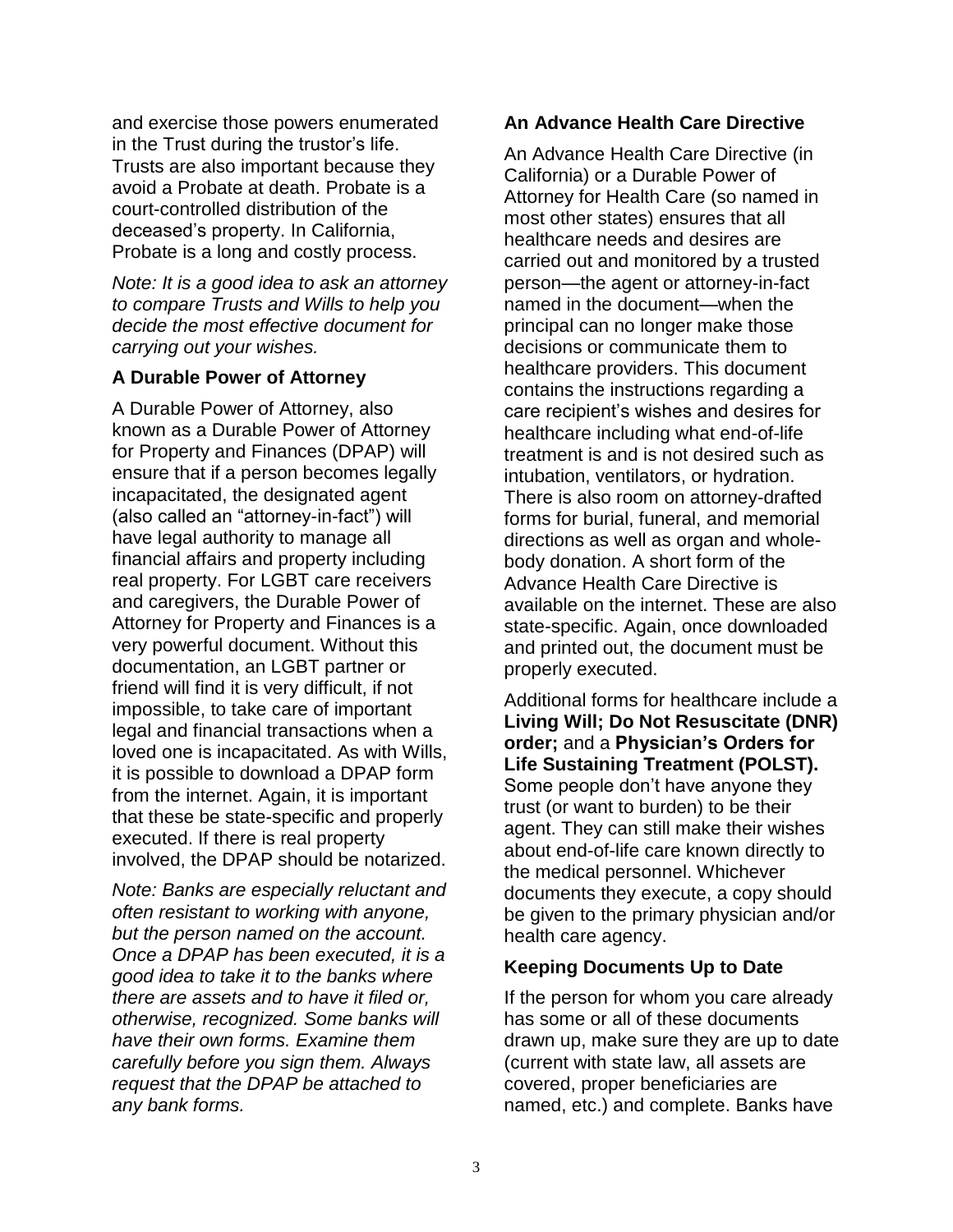been known to refuse to honor a DPAP that is more than 2 or 3 years old. Deeds to houses and other property, insurance policies, and financial accounts should be examined to determine if the beneficiaries listed are up to date. Other components of an estate plan may include long-term care insurance with coverage for both inhome and nursing home care and disability insurance. Ask the person for whom you care if he or she intends to use either of these to pay for care.

*Note: All of these documents are vital to a person's well-being in life and orderly distribution of assets at death. For these reasons, it is risky to rely on prepackaged trust packages bought on the internet or in a commercial publication. To protect yourself, it is essential that you consult a knowledgeable attorney who is familiar with the law in your state. See the list of available resources at the end of this article.*

## **Social Security**

Social Security is another important matter for LGBT couples to consider in estate planning. Social Security benefits have just become available to legally married same-sex spouses. It may be worth your while to explore the best way to take Social Security benefits.

## **Holding Real Property Together**

It is important to check out the tax liabilities when a home is owned by unmarried same-sex partners. Reassessment of the property at the death of the first to die may result in an increase in property taxes making it financially impossible for the surviving partner to keep the home. These property laws differ by state and in different counties. Making an appointment with an attorney or an

accountant may be in order if this is a concern. It may be advisable to think seriously about investing in life insurance that could provide liquidity and assets to pay for increased property tax. If unmarried, creating and executing living-together and property agreements may also be desirable or practical at this time. An attorney working with you will be able to advise you or offer you the proper source of information.

We just reviewed these four estate planning documents. Which ones still need to be completed for your current and/or future caregiving situation?

- **Will**
- **Living Trust**
- **Durable Power of Attorney for Property and Finances**
- **Advance Health Care Directive or Durable Power of Attorney for Health Care**

## **Medicare and Medicaid (Medi-Cal in California)**

Medicare is available to everyone who worked and accumulated enough years to be eligible at 65. Medicaid, on the other hand, is a means-tested program available only to those whose assets meet the eligibility levels. **Neither Medicare nor regular health insurance pays for ongoing custodial care provided in a skilled nursing facility or nursing home beyond specific short-term rehabilitation coverage.** Care must be paid privately from a person's assets, through private long-term care insurance policies, or by Medicaid. There are two major areas of concern caregivers should be aware of:

- Medicaid eligibility regulations
- Regulations controlling the recovery of monies paid out by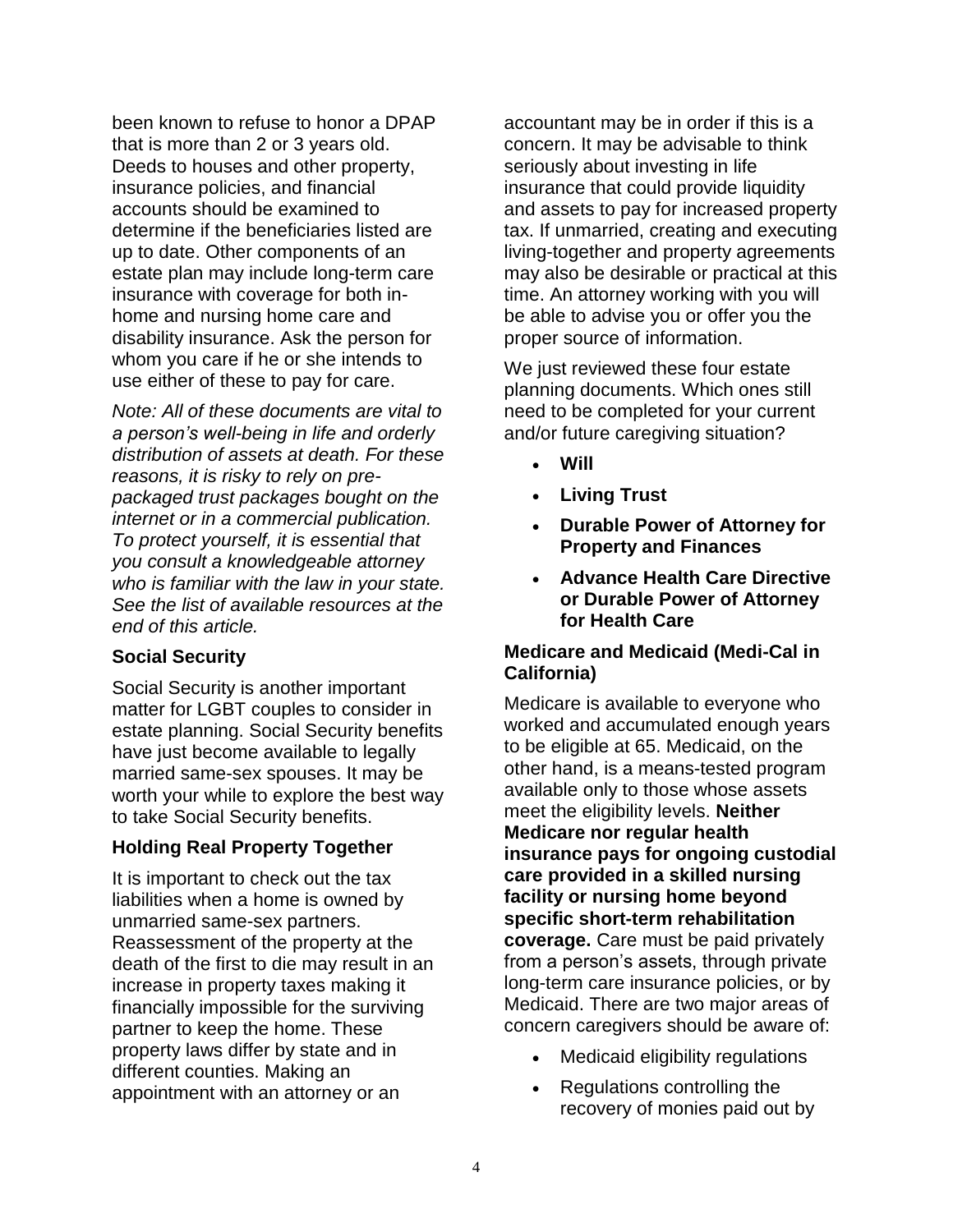Medicaid from the estate of the deceased recipient

Medicaid has very complex rules, which vary from state to state. LGBT caregivers should consult with an **elder law attorney** who is sensitive to LGBT issues and knowledgeable about Medicaid (Medi-Cal) regulations to determine how best to protect a home, savings, and any additional assets and property.

To find an elder law attorney, first ask friends in similar circumstances if they have worked with someone. LGBT groups or organizations in your area especially LGBT senior organizations may also be able to provide referrals. Also check the Resource section of this fact sheet. You may consider asking an estate planning attorney whom you know or have been referred to if they regularly work with someone on elder law issues. You can also contact the National Academy of Elder Law Attorneys at [www.naela.org.](http://www.naela.org/)

## **Other Legal Tools**

Outside of the estate planning documents described above, your loved ones may also consider the following:

- **Living Will:** A Living Will gives instructions for treatment and allows people to specify which life-sustaining actions should be taken in the event they can no longer make decisions or express their desires. It is directed to medical personnel and does not name an agent
- **Funeral Directive**: Like other directives, a Funeral Directive will make sure your loved one's wishes are respected. If those wishes are not recorded in a legal document, the law may default to

allow "next of kin" to make decisions for him or her after death. If you are legal LGBT spouses or registered domestic partners, your ability to make decisions will probably be respected, but documenting who should be in charge and what the arrangements should look like can prevent conflict. For more information, see Lambda's Legal Tools for Protecting Your Wishes for Your Funeral.

• **Hospital Visitation Directive:** A Hospital Visitation Directive designates who may or may not visit someone in the hospital. Sometimes covered in the Durable Power of Attorney for Health Care or Advance Health Care Directive, it is best for LGBT patients to prepare a separate document clearly stating their desires. In 2010, President Obama issued a federal mandate guaranteeing visitation rights to LGBT domestic partners and families of choice in hospitals and care facilities receiving support from Medicare and Medicaid (virtually all facilities).

## **Resources**

## **Southern Caregiver Resource Center**

3675 Ruffin Road, Suite 230 San Diego CA 92123 (858) 268-4432 | (800) 827-1008 (in CA) E-mail: scrc@caregivercenter.org Web Site: [www.caregivercenter.org](http://www.caregivercenter.org/)

The Southern Caregiver Resource Center offers services to family caregivers of adults with chronic and disabling health conditions and is for residents of San Diego and Imperial counties. Services include information and referral, counseling, family